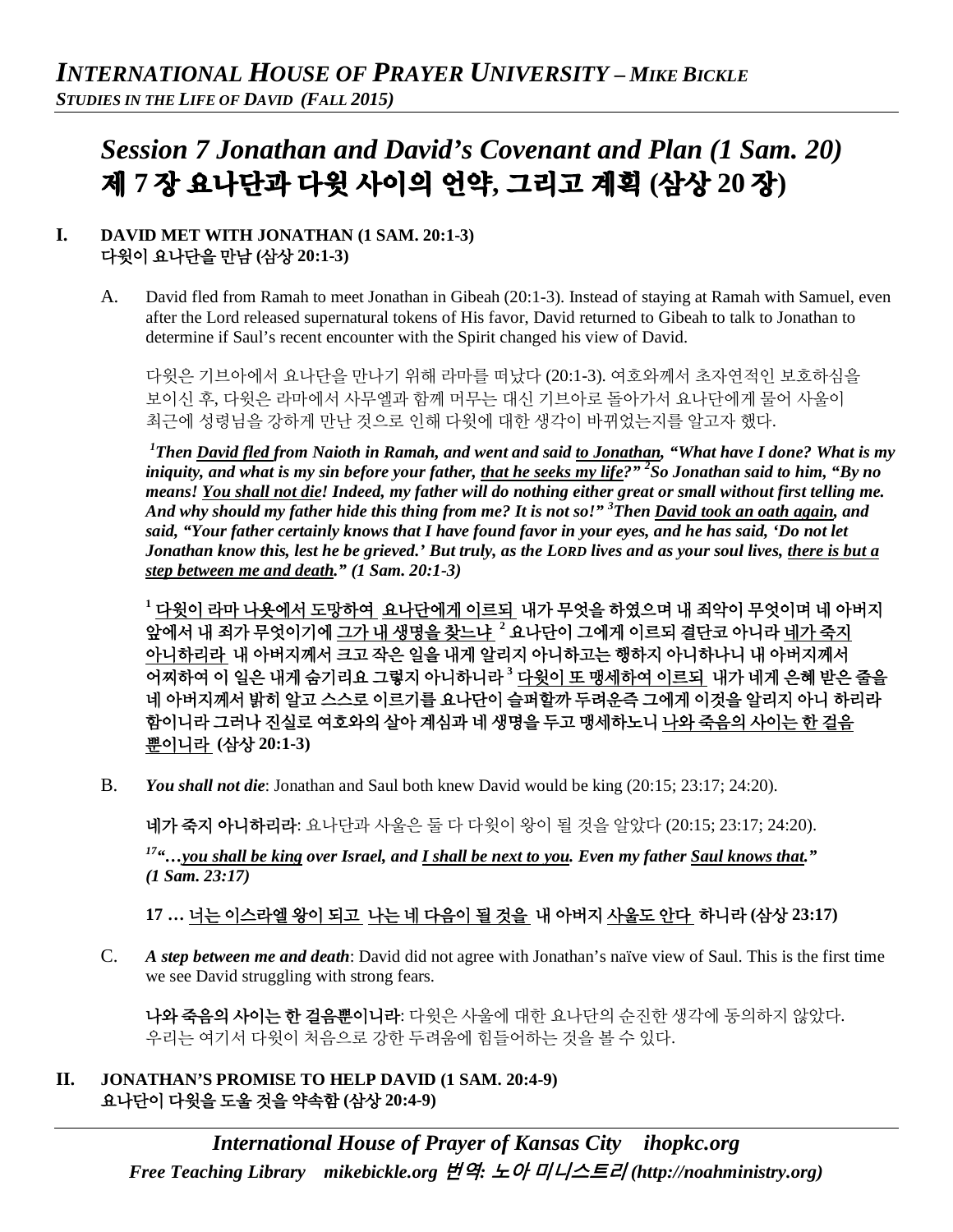A. Jonathan's full commitment to help David (20:4-9)

다윗을 온전히 돕겠다는 요나단의 결심 (20:4-9)

*4 Jonathan said to David, "Whatever you yourself desire, I will do it for you." <sup>5</sup> And David said to Jonathan, "Indeed tomorrow is the New Moon, and I should not fail to sit with the king to eat. But let me go, that I may hide in the field until the third day at evening. 6 If your father misses me at all, then say, 'David earnestly asked permission of me that he might run over to Bethlehem, his city, for there is a yearly sacrifice there for all the family.' <sup>7</sup> If he says thus: 'It is well,' your servant will be safe. But if he is very angry, be sure that evil is determined by him. <sup>8</sup> Therefore you shall deal kindly with your servant, for you have brought your servant into a covenant of the LORD with you. Nevertheless, if there is iniquity in me, kill me yourself…" <sup>9</sup> Jonathan said, "Far be it from you! For if I knew certainly that evil was determined by my father to come upon you, then would I not tell you?" (1 Sam. 20:4-9)*

**<sup>4</sup>** 요나단이 다윗에게 이르되 네 마음의 소원이 무엇이든지 내가 너를 위하여 그것을 이루리라 **<sup>5</sup>** 다윗이 요나단에게 이르되 내일은 초하루 인즉 내가 마땅히 왕을 모시고 앉아 식사를 하여야 할 것이나 나를 보내어 셋째 날 저녁까지 들에 숨게 하고 **<sup>6</sup>** 네 아버지께서 만일 나에 대하여 자세히 묻거든 그 때에 너는 말하기를 다윗이 자기 성읍 베들레헴으로 급히 가기를 내게 허락하라 간청하였사오니 이는 온 가족을 위하여 거기서 매년제를 드릴 때가 됨이니이다 하라 **<sup>7</sup>** 그의 말이 좋다 하면 네 종이 평안하려니와 그가 만일 노하면 나를 해하려고 결심한 줄을 알지니 **<sup>8</sup>** 그런즉 바라건대 네 종에게 인자하게 행하라 네가 네 종에게 여호와 앞에서 너와 맹약하게 하였음이니라 그러나 내게 죄악이 있으면 네가 친히 나를 죽이라 **… <sup>9</sup>** 요나단이 이르되 이 일이 결코 네게 일어나지 아니하리라 내 아버지께서 너를 해치려 확실히 결심한 줄 알면 내가 네게 와서 그것을 네게 이르지 아니하겠느냐 하니 **(**삼상 **20:4-9)**

B. *David's plan*: David's plan was designed to expose Saul's true intentions. The plan safeguarded David and avoided any use of force, though it required that Jonathan lie to his father (20:5-7).

다윗의 계획: 다윗의 계획은 사울의 진짜 의도를 밝혀내는 것이었다. 이 계획은 다윗에게 안전하면서도, 무력을 사용하지 않지만, 요나단은 자신의 아버지에게 거짓말을 해야 했다 (20:5-7).

C. *Deal kindly with your servant*: David reminded Jonathan that he had made a covenant with David and asked him be faithful to him in executing their plan (20:8). Perhaps David had doubts about his loyalty. However, Jonathan, next in line to be king, promised to protect David in this plan.

**네 종에게 인자하게 행하라**: 다윗은 요나단이 자신과 언약을 맺었음을 그에게 상기시켜 주며, 이 계획을 잘 시행해주기를 요청했다 (20:8). 아마도 다윗은 요나단의 충성됨에 대해 의심을 가지고 있었던 것 같다. 그러나 왕위 계승 1 순위였던 요나단은 이 계획에서 다윗을 보호해줄 것을 약속했다.

D. **Kill me**: If David was guilty of treason against the king, then the covenant should be cancelled.

나를 죽이라: 만일 다윗이 왕에게 반역하는 죄악을 범했다면, 이 언약은 취소되어야 했다.

#### **III. JONATHAN'S PROMISE TO GIVE DAVID INFORMATION ABOUT SAUL (1 SAM. 20:10-17)**  요나단이 다윗에게 사울에 대해 알려줄 것을 약속함 **(**삼상 **20:10-17)**

A. Jonathan with David shared his plan to give him information about Saul (20:10-13).

요나단은 다윗에게 사울에 대한 정보를 어떻게 알려줄지를 다윗에게 말했다 (20:10-13).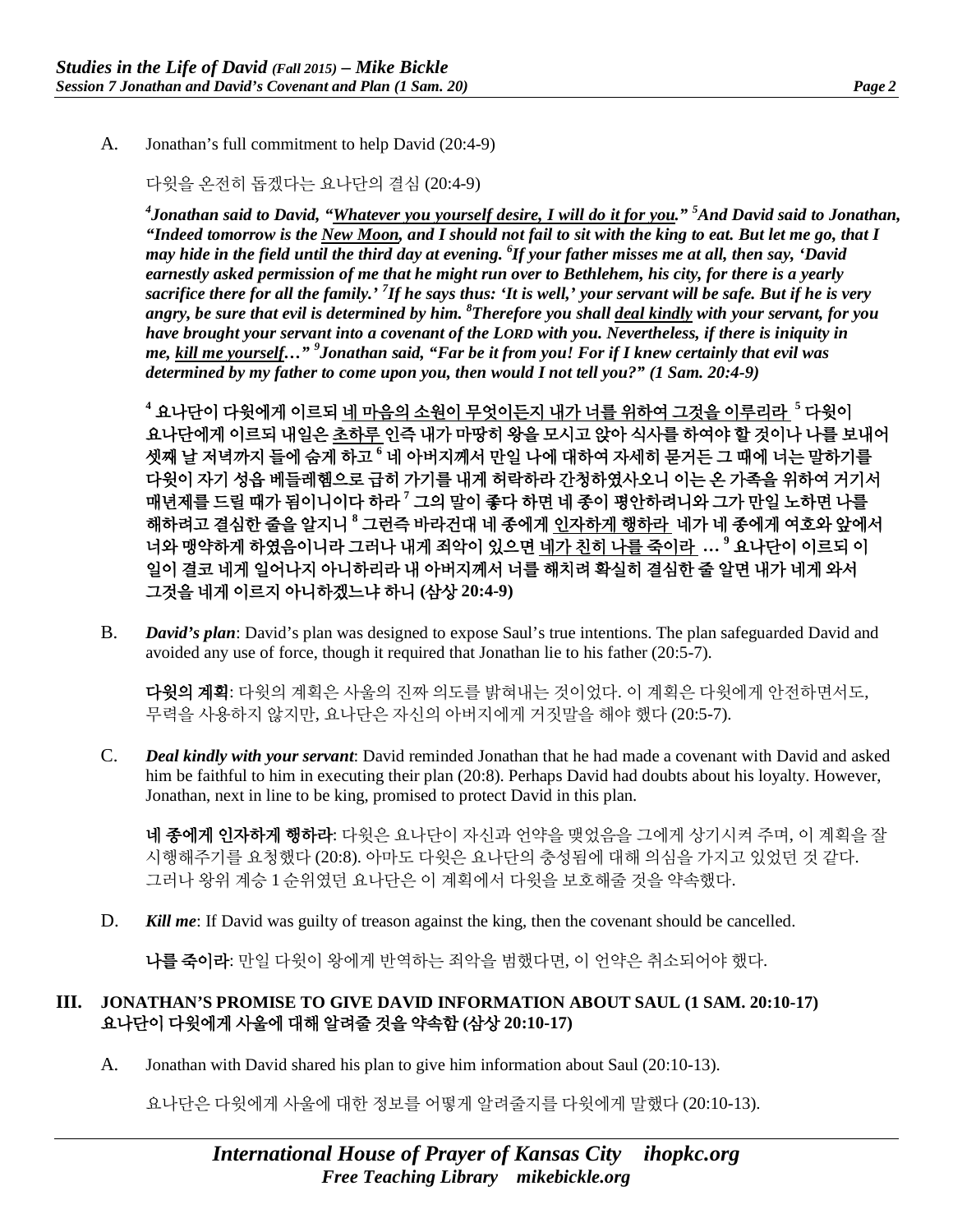*10Then David said to Jonathan, "Who will tell me, or what if your father answers you roughly?" 11Jonathan said to David, "Come, let us go out into the field." So both of them went out into the field. 12Jonathan said to David: "The LORD God of Israel is witness! When I have sounded out my father sometime tomorrow, or the third day…if it pleases my father to do you evil, then I will report it to you and send you away, that you may go in safety. (1 Sam. 20:11-12)*

**<sup>10</sup>** 다윗이 요나단에게 이르되 네 아버지께서 혹 엄하게 네게 대답하면 누가 그것을 내게 알리겠느냐 하더라 **<sup>11</sup>** 요나단이 다윗에게 이르되 오라 우리가 들로 가자 하고 두 사람이 들로 가니라 **<sup>12</sup>** 요나단이 다윗에게 이르되 이스라엘의 하나님 여호와께서 증언하시거니와 내가 내일이나 모레 이맘때에 내 아버지를 살펴서 너 다윗에게 대한 의향이 선하면 내가 사람을 보내어 네게 알리지 않겠느냐 **(**삼상 **20:10-12)**

B. *If Saul is planning evil*: Jonathan promised to report any negative plans that Saul revealed to him. If Saul had planned evil, the risks for executing this plan would be high for Jonathan and David.

만일 사울이 악한 일을 계획하고 있으면: 요나단은 사울에게서 어떤 부정적인 계획이라도 알게 되면 다윗에게 알려주겠다고 약속했다. 만일 사울이 악한 일을 계획하고 있는 것이라면, 요나단과 다윗에게는 이 계획을 시행하기에는 위험이 컸다.

C. Jonathan reaffirmed his covenant with David, asking David to protect his family (20:14-17).

요나단은 다윗에게 언약을 다시 한번 확인했으며, 다윗에게 자신의 가족을 보호해줄 것을 요청했다 (20:14- 17).

*14And you shall not only show me the kindness of the LORD while I still live, that I may not die; 15but you shall not cut off your kindness from my house forever, no, not when the LORD has cut off every one of the enemies of David…" 16Jonathan made a covenant with the house of David, saying, "Let the LORD require it at the hand of David's enemies." 17Now Jonathan again caused David to vow, because he loved him; for he loved him as he loved his own soul. (1 Sam. 20:14-17)*

**<sup>14</sup>** 너는 내가 사는 날 동안에 여호와의 인자하심을 내게 베풀어서 나를 죽지 않게 할 뿐 아니라 **<sup>15</sup>** 여호와께서 너 다윗의 대적들을 지면에서 다 끊어 버리신 때에도 너는 네 인자함을 내 집에서 영원히 끊어 버리지 말라 하고 **<sup>16</sup>** 이에 요나단이 다윗의 집과 언약하기를 여호와께서는 다윗의 대적들을 치실지어다 하니라 **<sup>17</sup>** 다윗에 대한 요나단의 사랑이 그를 다시 맹세하게 하였으니 이는 자기 생명을 사랑함 같이 그를 사랑함이었더라 **(**삼상 **20:14-17)**

D. *Jonathan's request of David*: Initially David asked Jonathan to protect him when Jonathan executed their plan with Saul (20:8). Now the roles are reversed as Jonathan asks David to promise to protect him and his descendants in the purges that occur when a new king takes office (20:14-15).

요나단이 다윗에게 부탁한 것: 처음에는 다윗이 요나단에게 요나단이 사울에 대한 계획을 시행할 때 다윗을 지켜달라고 부탁했다 (20:8). 이제는 역할이 바뀌어서 요나단이 다윗에게 새로운 왕이 되고 숙청을 시행할 때 자신과 자신의 자손을 보호해줄 것을 부탁하고 있다 (20:14-15).

E. *When the LORD cuts off David's enemies*: Jonathan recognized the coming kingship of David and that the Lord would remove his enemies in due time, including the Philistines and Saul (20:15).

여호와께서 다윗의 대적들을 지면에서 다 끊어버리신 때에: 요나단은 이제 다윗이 왕이 될 것과, 주께서 때가 되면 블레셋과 사울을 포함한 다윗의 대적들을 제거해버리실 것을 알고 있었다 (20:15).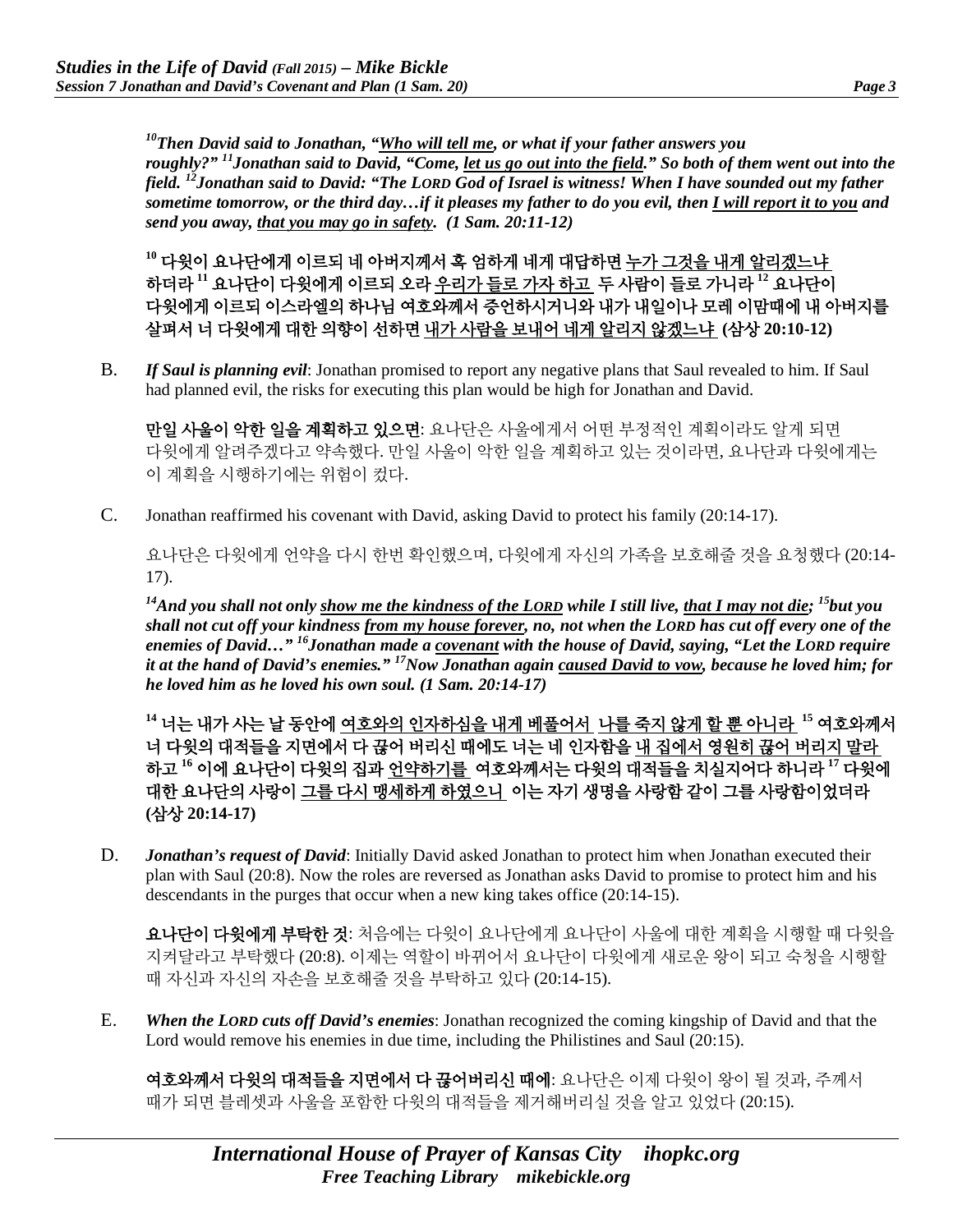F. *Leadership lesson*: During this time, Jonathan had more faith in God's promises for David than David had for his own life. Sometimes we believe God's promise for others more than for our life.

리더십 강의: 이 때에, 요나단은 다윗보다 다윗에 대한 하나님의 약속을 더 믿고 있었다. 때로, 우리는 우리 자신에 하나님의 약속보다 다른 이들을 향한 하나님의 약속을 더 믿고 있기도 한다.

G. *At the hand of David's enemies*: May the Lord punish any of Jonathan's descendants who make themselves an enemy of David by seeking to overthrow David or his descendants in the future.

다윗의 대적들을 치실지어다: 요나단의 자손 중에서 미래에 다윗이나 다윗의 자손을 무너뜨리려고 하며 다윗의 대적이 되는 자들을 주께서 처벌하시길 원합니다.

H. *Jonathan's love*: Jonathan's motivation of this political covenant was genuine love for David.

요나단의 사랑: 요나단이 이 정치적인 언약을 맺은 것은 다윗을 향한 진실한 사랑 때문이었다.

I. *Jonathan caused David to vow*: Jonathan asked David to solemnly renew his vow to Jonathan's house or family line (20:17). He did this because he was convinced that David would be king.

요나단이 다윗이 다시 맹세를 하게 하다: 요나단은 다윗에게 그가 요나단의 집과 가족에 대해 맹세한 것을 다시 한 번 엄숙하게 맹세해줄 것을 요청했다 (20:17). 그가 이렇게 한 것은 그가 다윗이 왕이 될 것을 확신했기 때문이었다.

J. Jonathan and David kept their promises. David showed kindness to Jonathan's son, Mephibosheth, by giving him his father's land and a place in David's court (2 Sam 9:1-13; 16:1-4; 19:25-30; 21:7). David took initiative in this by asking, "Is there anybody from Jonathan's house?" (2 Sam. 9:l)

요나단과 다윗은 서로의 약속을 지켰다. 다윗은 요나단의 아들인 므비보셋에게 호의를 베풀며, 그에게 그의 아버지의 땅을 주고 다윗의 궁정에서 있을 수 있도록 해주었다 (삼하 9:1-13; 16:1-4; 19:25-30; 21:7). 다윗은 솔선해서 이 일을 행하며 물었다, "요나단의 집에 속한 이가 있느냐?" (삼하 9:1).

*1 David said, "Is there still anyone who is left of the house of Saul, that I may show him kindness for Jonathan's sake?"…7 David said to him, "Do not fear, for I will surely show you kindness for Jonathan your father's sake, and will restore to you all the land of Saul your grandfather…" 13So Mephibosheth dwelt in Jerusalem, for he ate continually at the king's table. (2 Sam. 9:1-13)*

**<sup>1</sup>** 다윗이 이르되 사울의 집에 아직도 남은 사람이 있느냐 내가 요나단으로 말미암아 그 사람에게 은총을 베풀리라 하니라 **… <sup>7</sup>** 다윗이 그에게 이르되 무서워하지 말라 내가 반드시 네 아버지 요나단으로 말미암아 네게 은총을 베풀리라 내가 네 할아버지 사울의 모든 밭을 다 네게 도로 주겠고 또 너는 항상 내 상에서 떡을 먹을지니라 하니 **… <sup>13</sup>** 므비보셋이 항상 왕의 상에서 먹으므로 예루살렘에 사니라 그는 두 발을 다 절더라 **(**삼하 **9:1-13)**

## **IV. JONATHAN'S PLAN TO GIVE DAVID INFORMATION (1 SAM. 20:18-23)**  다윗에게 정보를 알려주기 위한 요나단의 계획 **(**삼상 **20:18-23)**

A. Jonathan gave David the details about how he would pass the vital information to him (20:18-23). Many in the court would have been paying close attention to Prince Jonathan and looking for David. Secrecy was of the greatest importance since David's life depended on it.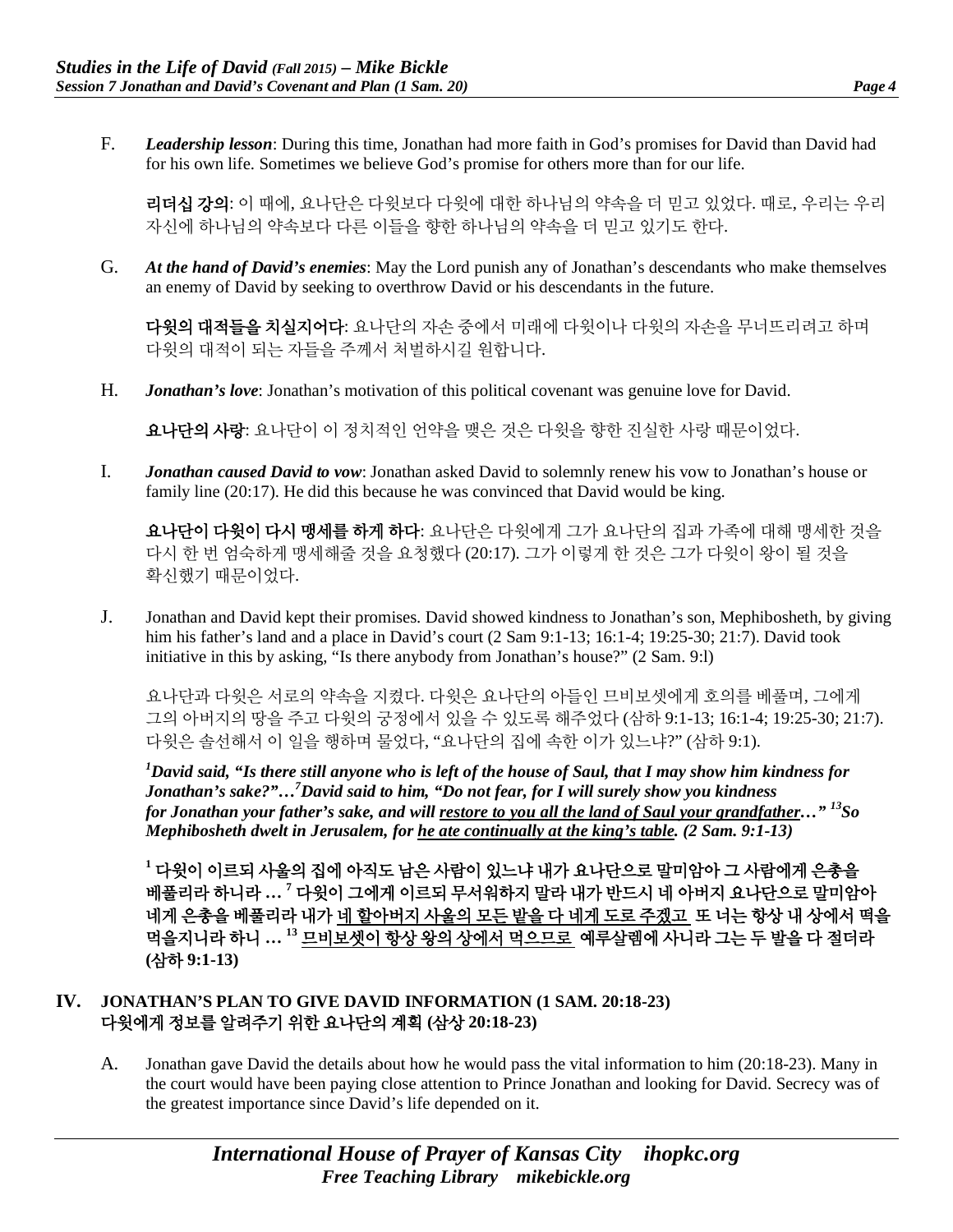요나단은 다윗에게 그가 어떻게 다윗에게 중요한 정보를 전해줄 지를 설명했다 (20:18-23). 궁정의 많은 이들이 왕자인 요나단에게 주의를 기울이고 있었을 것이고, 다윗을 찾고 있었을 것이다. 비밀을 잘 지키는 것은 다윗의 생명이 걸린 일이었기 때문에 가장 중요한 부분이었다.

*18Then Jonathan said to David, "Tomorrow is the New Moon; and you will be missed, because your seat will be empty. 19And when you have stayed three days, go down quickly and come to the place where you hid on the day of the deed; and remain by the stone Ezel. 20Then I will shoot three arrows to the side, as though I shot at a target; 21and there I will send a lad, saying, 'Go, find the arrows.' If I expressly say to the lad, 'Look, the arrows are on this side of you; get them and come'—then, as the LORD lives, there is safety for you and no harm. 22But if I say thus to the young man, 'Look, the arrows are beyond you'—go your way, for the LORD has sent you away. 23As for the matter which you and I have spoken of…the LORD be between you and me forever." (1 Sam. 20:18-23)*

**<sup>18</sup>** 요나단이 다윗에게 이르되 내일은 초하루인즉 네 자리가 비므로 네가 없음을 자세히 물으실 것이라 **<sup>19</sup>** 너는 사흘 동안 있다가 빨리 내려가서 그 일이 있던 날에 숨었던 곳에 이르러 에셀 바위 곁에 있으라 **<sup>20</sup>** 내가 과녁을 쏘려 함 같이 화살 셋을 그 바위 곁에 쏘고 **<sup>21</sup>** 아이를 보내어 가서 화살을 찾으라 하며 내가 짐짓 아이에게 이르기를 보라 화살이 네 이쪽에 있으니 가져오라 하거든 너는 돌아올지니 여호와께서 살아 계심을 두고 맹세하노니 네가 평안 무사할 것이요 **<sup>22</sup>** 만일 아이에게 이르기를 보라 화살이 네 앞쪽에 있다 하거든 네 길을 가라 여호와께서 너를 보내셨음이니라 **<sup>23</sup>** 너와 내가 말한 일에 대하여는 여호와께서 너와 나 사이에 영원토록 계시느니라 하니라 **(**삼상 **20:18-23)**

B. *Your seat will be empty*: Jonathan had to give an excuse for David's absence from the meal to determine from Saul's reaction whether he meant to do harm to David.

네 자리가 비므로: 요나단은 다윗이 식사에 함께 하지 못한 이유를 설명하며, 이에 대한 사울의 반응으로 사울이 다윗을 해할 생각이 있는지 알아내야 했다.

C. *I will shoot three arrows*: Jonathan brought a lad with him to alleviate suspicion. He was to shoot three arrows near the stone where David was hiding in the field to signal if David was safe.

**내가 화살 셋을 쏘고**: 요나단은 의심을 받지 않기 위해 아이를 한 명 데리고 왔다. 그는 다윗이 들판에 숨은 곳 근처의 바위에 화살을 세 발 쏘기로 되어 있었으며, 이를 통해 다윗이 안전할지를 알려주려 했다.

D. *The Lord has sent you away*: We see Jonathan's spiritual interpretation of their separation. Jonathan reminded David that the Lord was overseeing the relationship that existed between them.

여호와께서 너를 보내셨음이니라: 우리는 요나단이 그들의 이별에 대해 영적으로 어떻게 받아들이고 있는지를 볼 수 있다. 요나단은 다윗에게 하나님께서 그들 사이의 관계를 지켜보고 계심을 상기시켜줬다.

E. *The Lord be between us*: Jonathan called on the Lord to witness the commitments they made and to intervene in their lives accordingly.

여호와께서 너와 나 사이에 계시느니라: 요나단은 여호와께서 그들이 맺은 약속의 증인이 되어주시며, 이에 따라 그들에 삶에 개입해주시기를 구했다.

**V. WHY DAVID MISSED THE FEAST (1 SAM. 20:24-29)**  다윗은 왜 절기에 참여하지 않았는가 **(**삼상 **20:24-29)**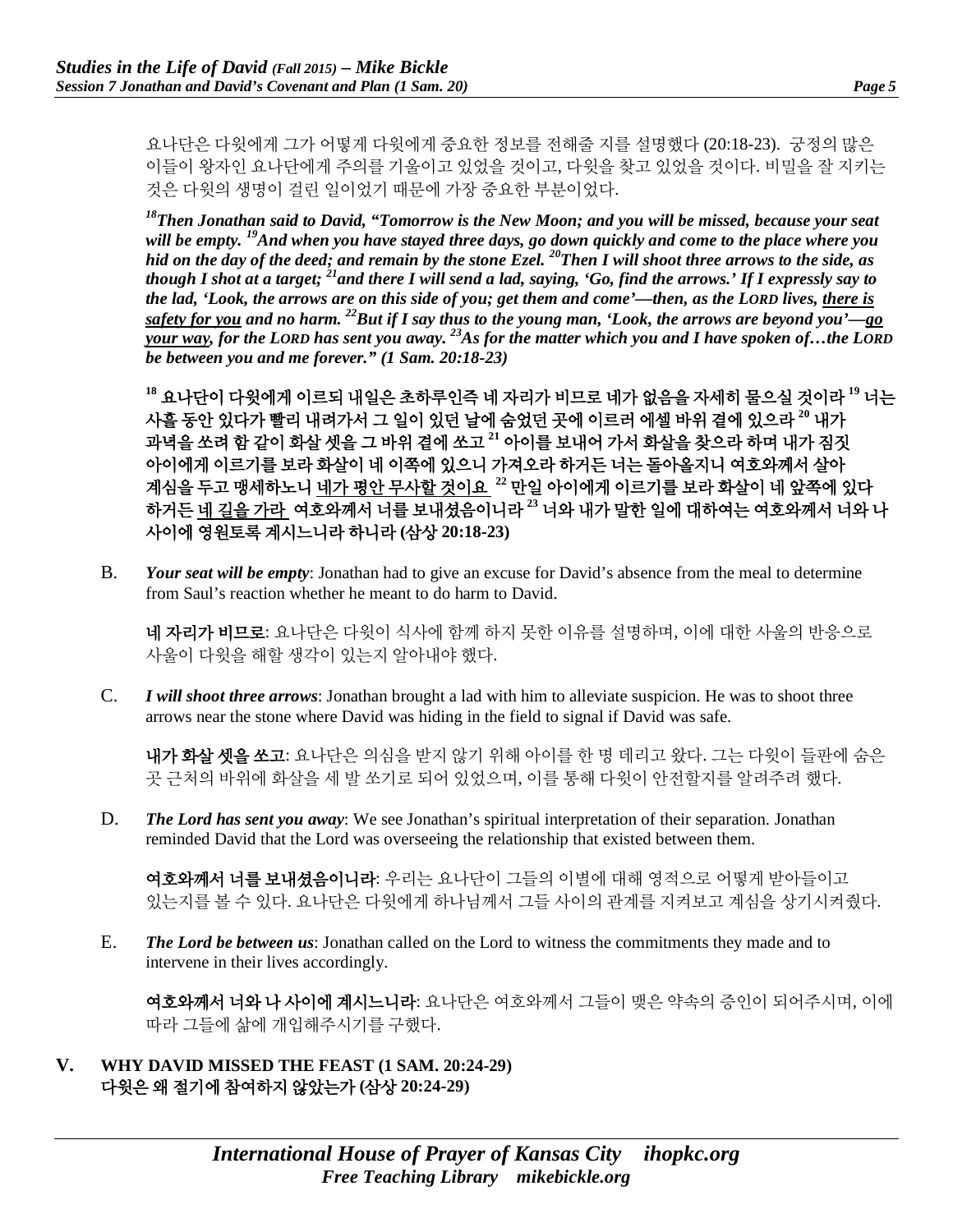A. Jonathan gave a dishonest reason to Saul as to why David was missing feast (20:24-29).

요나단은 다윗이 절기에 오지 않은 이유를 정직하게 얘기하지 않았다 (20:24-29).

*24David hid in the field. And when the New Moon had come, the king sat down to eat the feast. 25Now the king sat on his seat, as at other times, on a seat by the wall. And Jonathan arose, and Abner sat by Saul's side, but David's place was empty. 26Nevertheless Saul did not say anything that day, for he thought, "Something has happened to him; he is unclean, surely he is unclean." 27And it happened the next day, the second day of the month, that David's place was empty. Saul said to Jonathan his son, "Why has the son of Jesse not come to eat, either yesterday or today?" 28So Jonathan answered Saul, "David earnestly asked permission of me to go to Bethlehem. 29And he said, 'Please let me go, for our family has a sacrifice in the city, and my brother has commanded me to be there…please let me get away and see my brothers.'" (1 Sam. 20:24-29)*

**<sup>24</sup>** 다윗이 들에 숨으니라 초하루가 되매 왕이 앉아 음식을 먹을 때에 **<sup>25</sup>** 왕은 평시와 같이 벽 곁 자기 자리에 앉아 있고 요나단은 서 있고 아브넬은 사울 곁에 앉아 있고 다윗의 자리는 비었더라 **<sup>26</sup>** 그러나 그 날에는 사울이 아무 말도 하지 아니하였으니 이는 생각하기를 그에게 무슨 사고가 있어서 부정한가보다 정녕히 부정한가보다 하였음이더니 **<sup>27</sup>** 이튿날 곧 그 달의 둘째 날에도 다윗의 자리가 여전히 비었으므로 사울이 그의 아들 요나단에게 묻되 이새의 아들이 어찌하여 어제와 오늘 식사에 나오지 아니하느냐 하니 **<sup>28</sup>** 요나단이 사울에게 대답하되 다윗이 내게 베들레헴으로 가기를 간청하여 **<sup>29</sup>** 이르되 원하건대 나에게 가게 하라 우리 가족이 그 성읍에서 제사할 일이 있으므로 나의 형이 내게 오기를 명령하였으니 내가 네게 사랑을 받거든 내가 가서 내 형들을 보게 하라 하였으므로 그가 왕의 식사 자리에 오지 아니하였나이다 하니 **(**삼상 **20:24-29)**

B. *First day of the New Moon*: At the first of each month a three-day feast occurred (Num. 28:11-15).

초하루: 매 달의 첫 번째 날은 3 일 동안의 절기로 지켰다 (민 28:11-15).

C. *Saul said nothing*: Saul was not concerned by David's absence from the meal on the first day. Saul assumed he must have become accidentally unclean for it, but would be clean the next evening.

사울이 아무 말도 하지 아니하였으니: 사울은 첫째 날에는 다윗이 빠진 것에 대해 관심을 두지 않았다. 사울은 다윗이 실수로 부정해졌을 것이라 생각했고, 다음 날은 정결해져서 나오겠거니 생각했다.

D. *Jonathan's lie*: Jonathan lied as David requested him to do (20:6).

요나단의 거짓말: 요나단은 다윗이 부탁한대로 거짓말을 했다 (20:6).

### **VI. SAUL'S ANGER AT JONATHAN (1 SAM. 20:30-34)**  요나단을 향한 사울의 분노 **(**삼상 **20:30-34)**

A. Saul was very angry that Jonathan chose David over him (20:30-34).

사울은 요나단이 사울 자신 대신 다윗을 택한 것에 대해 분노했다 (20:30-34).

*30Then Saul's anger was aroused against Jonathan, and he said to him, "You son of a perverse, rebellious woman! Do I not know that you have chosen the son of Jesse to your own shame…? 31As long as the son of Jesse lives on the earth, you shall not be established, nor your kingdom. Now therefore, send and bring him to me, for he shall surely die." 32Jonathan answered Saul his father, and said to him, "Why should he be killed? What has he done?" 33Then Saul cast a spear at him to kill him, by which Jonathan knew that it*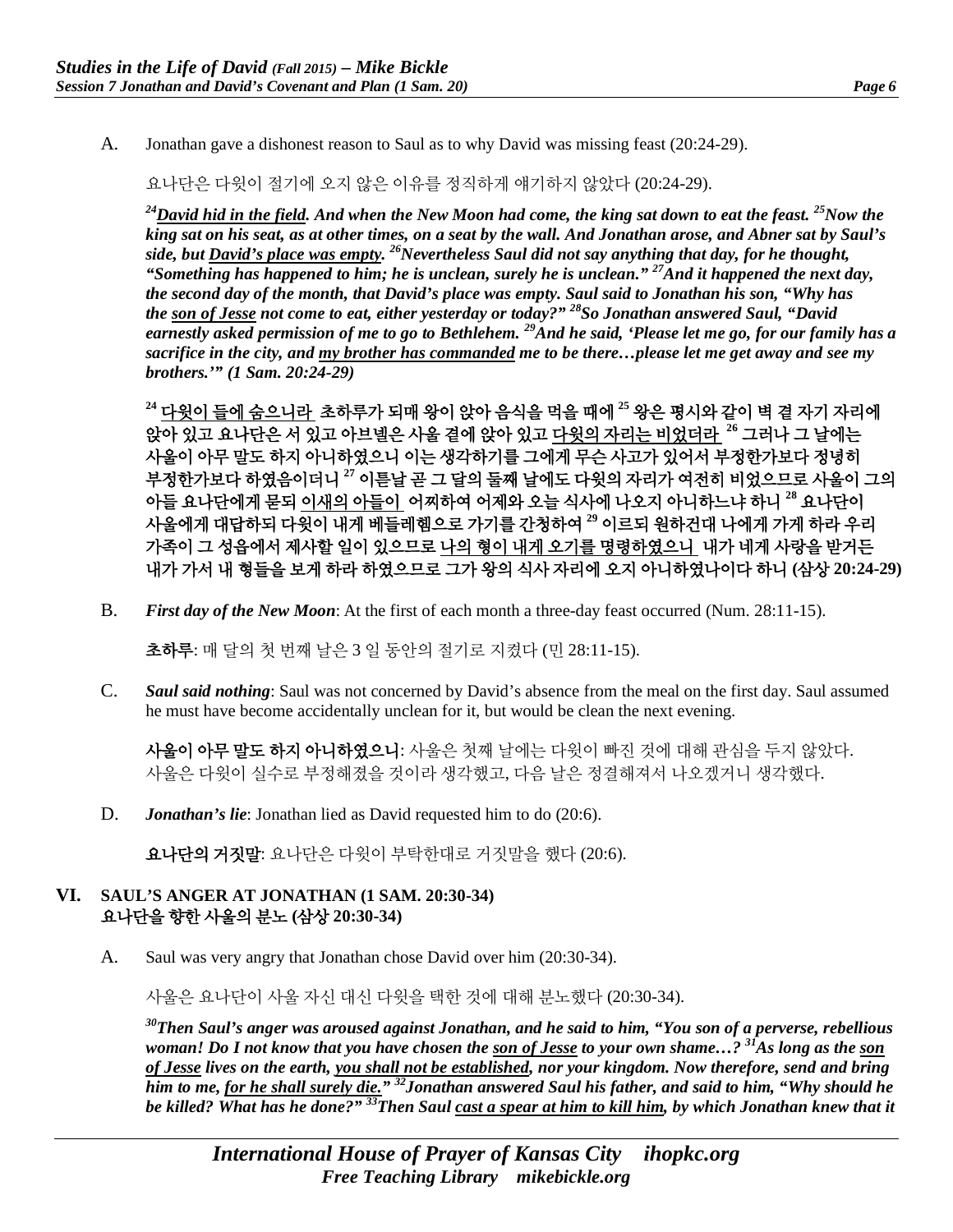*was determined by his father to kill David. 34So Jonathan arose from the table in fierce anger and ate no food the second day of the month, for he was grieved for David, because his father had treated him shamefully. (1 Sam. 20:30-34)*

**<sup>30</sup>** 사울이 요나단에게 화를 내며 그에게 이르되 패역무도한 계집의 소생아 네가 이새의 아들 을 택한 것이 네 수치와 네 어미의 벌거벗은 수치 됨을 내가 어찌 알지 못하랴 **<sup>31</sup>** 이새의 아들 이 땅에 사는 동안은 너와 네 나라가 든든히 서지 못하리라 그런즉 이제 사람을 보내어 그를 내게로 끌어 오라 그는 죽어야 할 자이니라 한지라 **<sup>32</sup>** 요나단이 그의 아버지 사울에게 대답하여 이르되 그가 죽을 일이 무엇이니이까 무엇을 행하였나이까 **<sup>33</sup>** 사울이 요나단에게 단창을 던져 죽이려 한지라 요나단이 그의 아버지가 다윗을 죽이기로 결심한 줄 알고 **<sup>34</sup>** 심히 노하여 식탁에서 떠나고 그 달의 둘째 날에는 먹지 아니하였으니 이는 그의 아버지가 다윗을 욕되게 하였으므로 다윗을 위하여 슬퍼함이었더라 **(**삼상 **20:30-34)**

B. *Saul's anger*: Saul accused Jonathan of helping David to destroy the family dynasty.

사울의 분노: 사울은 요나단이 다윗이 왕가를 무너뜨리는 것을 돕고 있다고 정죄했다.

C. *David shall surely die*: The king warned Jonathan that he would lose his right to the kingship.

그는 죽어야 할 자이니라: 사울은 요나단이 왕위를 잃게 될 것이라고 경고했다.

D. *Saul cast a spear at him to kill him*: Since Jonathan chose to identify with David, Saul treated him like David, throwing a spear at him. After this, Jonathan knew that Saul determined to kill David.

사울이 요나단에게 단창을 던져 죽이려 한지라: 요나단이 다윗 편에 서기로 선택했기에, 사울은 그를 다윗처럼 대하며 그에게 단창을 던졌다. 이로 인해 요나단은 사울이 다윗을 죽이기로 결심한 것을 알게 되었다.

E. *Jonathan was angry*: Jonathan left the room in anger and fasted that day. He was grieved for David's sake because of his father's shameful treatment of David.

요나단이 심히 노하여: 요나단은 분노하며 방을 떠났고, 그날 금식을 했다. 그는 자신의 아버지가 다윗에 대해 수치스럽게 대하는 것으로 인해, 다윗에 대해 근심했다.

F. *Leadership lesson*: Jonathan paid a heavy price for standing for truth and the relationships associated with it. He showed his loyalty by resisting Saul's lures as he stood with David.

리더십 강의: 요나단은 진리의 편에 선 것과, 그와 연결되어 있는 관계로 인해 비싼 값을 치렀다. 그는 사울의 유혹에 대해 다윗의 편을 들며 이겨냄으로 자신의 충성됨을 보였다.

#### **VII. JONATHAN AND DAVID'S COMMITMENT AND FAREWELL (1 SAM. 20:35-42)**  요나단과 다윗의 약속**,** 그리고 이별 **(**삼상 **20:35-42)**

A. Jonathan fulfilled his commitment to David (20:35-42). With a heavy heart he left the royal court to go to the field, having to be secretive in reporting back to David.

요나단은 다윗에 대한 약속을 지켜냈다 (20:35-42). 그는 무거운 마음으로 궁정을 떠나서 다윗에게 이를 조용히 알리기 위해 들판으로 나갔다.